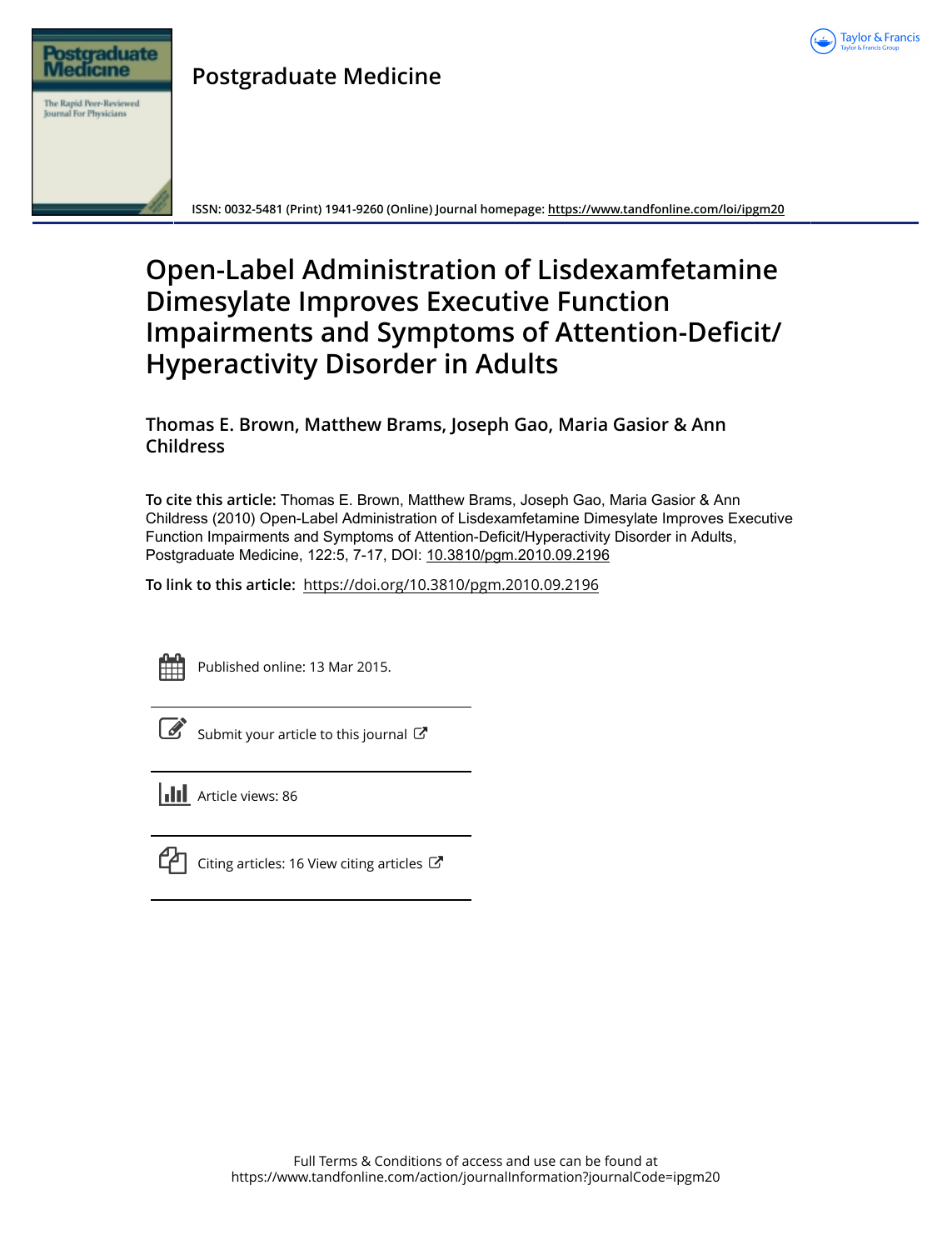# Open-Label Administration of Lisdexamfetamine Dimesylate Improves Executive Function Impairments and Symptoms of Attention-Deficit/Hyperactivity Disorder in Adults

Thomas E. Brown, PhD<sup>1</sup> Matthew Brams, MD2 Joseph Gao, PhD3 Maria Gasior, MD, PhD4 Ann Childress, MD5

1 Associate Director, Yale Clinic for Attention and Related Disorders, Yale University School of Medicine, New Haven, CT; <sup>2</sup>Principal Investigator, Bayou City Research, Houston, TX; 3 Director, Biostatistics, Clinical Development Operations and Biometrics, Shire Development Inc., Wayne, PA; 4 Clinical Medicine Director, Shire Development Inc., Wayne, PA; 5 President, Center for Psychiatry and Behavioral Medicine, Las Vegas, NV

Correspondence: Thomas E. Brown, PhD, Yale University School of Medicine, 1188 Whitney Ave., PO Box 6694, Hamden, CT 06517. Tel: 203-562-5713 Fax: 203-562-3465 E-mail: tebrownyu@aol.com

#### **Abstract**

**Introduction/Objective:** Executive function (EF) impairment in attention-deficit/hyperactivity disorder (ADHD) may account for behavioral symptoms such as poor concentration, impaired working memory, problems in shifting among tasks, and prioritizing and planning complex sets of tasks or completing long-term projects at work or school. Poor self-regulation and control of emotional behaviors frequently are seen in patients with ADHD. This study assessed EF behaviors in adults with ADHD at baseline and after 4 weeks of treatment with lisdexamfetamine dimesylate (LDX). **Methods:** Executive function behavior was assessed using the Brown Attention-Deficit Disorder Scale (BADDS) during the 4-week open-label dose-optimization phase prior to a 2-period, randomized, double-blind, placebo-controlled crossover study of LDX (30–70 mg/day). The ADHD Rating Scale IV (ADHD-RS-IV) with adult prompts assessed ADHD symptoms. Change in EF behavioral symptoms was evaluated based on week 4 BADDS total and cluster scores; analyses of shifts from baseline among subjects with BADDS scores  $<$  50, 50 to 59, 60 to 69, and  $\geq$  70; and scores less than or greater than baseline 90% confidence range (eg, reliably improved or worsened, respectively). Treatment-emergent adverse events (TEAEs) were described. **Results:** At week 4, BADDS total and cluster scores were reduced (ie, improved; all  $P < 0.0001$  vs baseline [n = 127]). The ADHD-RS-IV with adult prompts scores also improved (all  $P < 0.0001$  vs baseline). At week 4, 62.7% of subjects had a BADDS total score of  $\leq 50$ , and 78.9% were reliably improved; 1.4% were reliably worsened. Common TEAEs ( $\geq$  5%) during the dose-optimization phase were decreased appetite (36.6%), dry mouth (30.3%), headache (19.7%), insomnia (18.3%), upper respiratory tract infection (9.9%), irritability (8.5%), nausea (7.7%), anxiety (5.6%), and feeling jittery (5.6%). **Conclusion:** Clinically optimized doses of LDX  $(30-70 \text{ mg/day})$  significantly improved EF behaviors in adults with ADHD. Treatment-emergent adverse events with LDX were consistent with those observed with long-term stimulant use.

**Keywords:** lisdexamfetamine dimesylate; LDX; Vyvanse; ADHD; executive function; Brown Attention-Deficit Disorder Scale

#### **Introduction**

Approximately 4.4% of the US adult population has attention-deficit/hyperactivity disorder (ADHD).<sup>1</sup> Impairments seen in patients with ADHD may arise not only from impaired attention or excess of activity, but also from developmental impairments of executive function (EF).2,3 Theories of EF impairment in ADHD help account for behavioral symptoms such as poor concentration, impaired working memory, problems in shifting among tasks, and prioritizing and planning complex sets of tasks or completing long-term projects at work or school. Executive function impairments can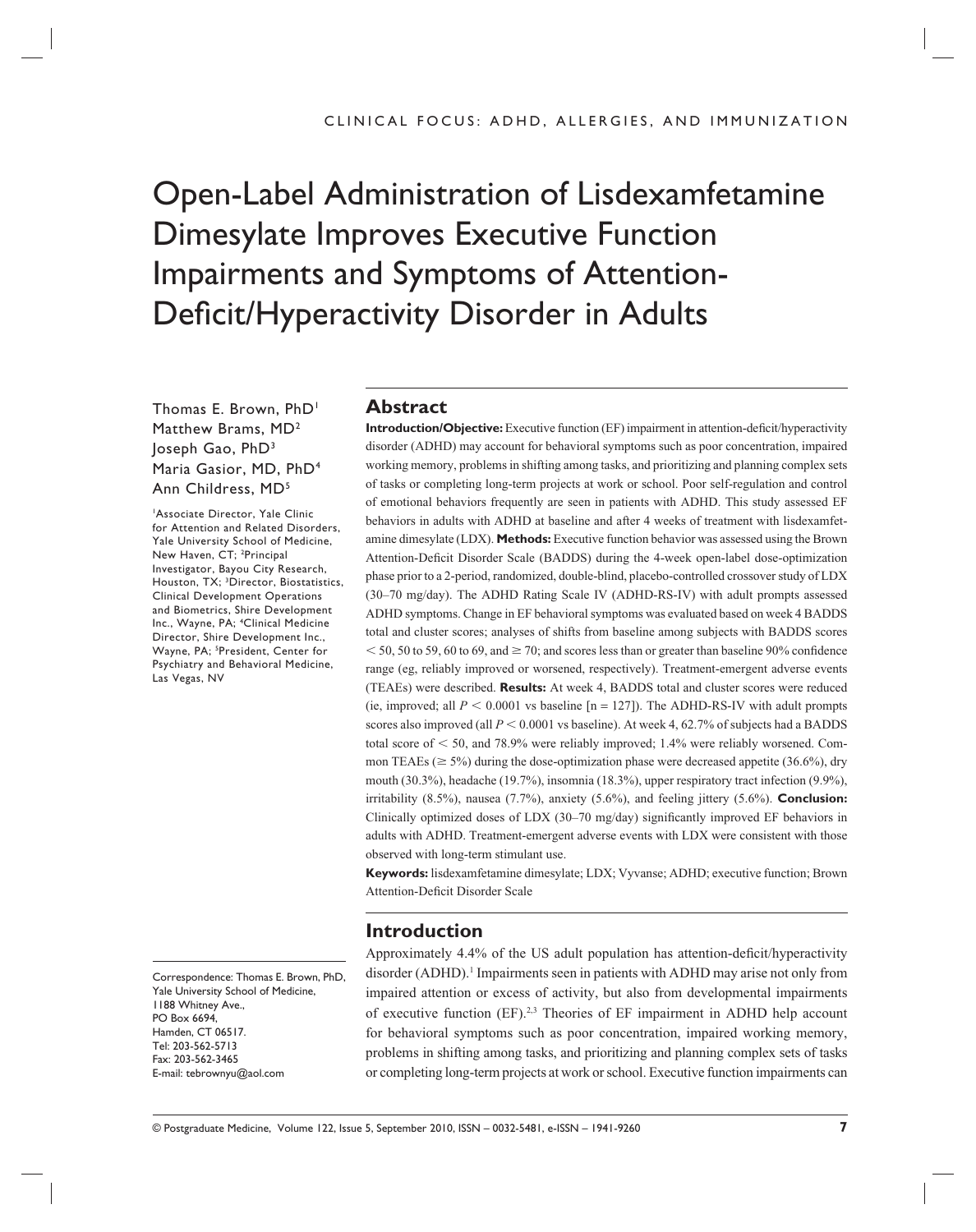also account for poor self-regulation and control of emotional behaviors frequently seen in patients with ADHD, evidenced by outbursts of impatience, frustration, and anger.<sup>4</sup> Executive function comprises a diverse set of cognitive processes that provide mechanisms for self-regulation, enabling individuals to prioritize, integrate, and regulate cognitive and emotional demands.2,3,5 Brown contends that EF in adults can be conceptualized by 5 general domains: activation, focus, effort, emotion, and memory, each containing related cognitive functions.<sup>2,6,7</sup>

One approach to assessment of impaired EF in ADHD is use of neuropsychological testing.<sup>8</sup> Meta-analyses and literature reviews<sup>8-11</sup> have consistently noted impaired EF task performance among at least a subset of patients with ADHD using several neuropsychological tests. These reports9,12 have demonstrated that ∼30% to 50% of children and adults with ADHD exhibit psychometrically defined EF deficits. From this perspective, EF impairment may not be present in all ADHD cases. It is important, however, to note that the threshold used to define the presence or absence of EF impairments on neuropsychological tests is an important determinant of the proportion of subjects ultimately identified as impaired. In a study by Biederman et al,<sup>9</sup> which identified  $~\sim$ 30% of subjects with EF deficits by neuropsychological test, impairment was defined as scores outside 1.5 standard deviation (SD) from the mean of the control group. In a recent study by Brown et al<sup>13</sup> examining neuropsychological test performance in subjects with ADHD and a high intelligence quotient, using a cutoff of 2 SD (defined as severe impairment) from normative mean results identified between 35% and 45% of subjects with impairments, whereas a cutoff of 1 SD (defined as significant impairment) identified between 75% and 87% of subjects with impairments.

Another perspective on the relationship between ADHD and EF contends that EF impairments, viewed over longterm, cross-situation behavior, are near-universal aspects of ADHD.2,5,14 From this perspective, neuropsychological tests may provide a useful "snapshot" of more extreme EF impairments, but such controlled sets of tasks may be less sensitive to global EF impairment than tests assessing realworld daily task performance.<sup>2,15,16</sup> Neuropsychological tests assess 1 EF aspect at a time (ie, attention) while eliminating or controlling the potential interference by other cognitive processes. Although this approach is scientifically important and valid to identify the role of specific cognitive processes in EF impairments, it has limited utility in accurately assessing how EF impairments influence real-world behavior, where multiple functions are dynamically employed in integrated

ways to complete complex tasks or dynamic psychosocial functions over long periods. Moreover, evidence<sup>15,16</sup> suggests that EF deficits may be subject to contextual conditions, such as level of distraction, working memory demands, and variable reward contingencies absent in the laboratory testing. Thus, neuropsychological tests may not capture the full extent of EF deficits in patients with ADHD.

To more accurately quantify EF behavioral impairments, self-reported questionnaires have been developed based on extensive clinical interviews of patients. The Brown Attention-Deficit Disorder Scales (BADDS)<sup>7</sup> are clinicianadministered, patient self-report, validated, normed, adolescent and adult scales eliciting patient-reported information about EF symptoms during performance of routine tasks and social/emotional functioning. Unlike neuropsychological testing, BADDS may be used clinically to assess EF impairment and change in EF in response to therapy in adolescents and adults with ADHD. While BADDS does not directly measure core ADHD symptoms delineated in the *Diagnostic and Statistical Manual of Mental Disorders*, *Fourth Edition, Text Revision* (DSM-IV-TR), 1 investigation<sup>17</sup> demonstrated that using BADDS to identify patients with clinically significant EF impairment accurately predicted ADHD diagnosis in 84.4% of adult subjects, a rate similar to that seen with the ADHD Rating Scale IV (ADHD-RS-IV) (86.6%). This finding suggests that self-reported EF assessment can reliably identify patients with the disorder, and that more patients with ADHD exhibit EF impairments than has been estimated using neuropsychological tests. It should be noted that these alternative methodologies (ie, neuropsychological tests vs ecological self-report questionnaires) have been developed to measure different behavioral constructs of the same underlying complex cognitive processes subsumed under the umbrella term of EF.

Pharmacotherapy is an important treatment option for adults with ADHD. Guidelines for treatment of adults with ADHD have been published in Canada18 and the United Kingdom.19 However, in the United States, there are no recent, widely accepted, evidence-based guidelines that are adult-specific. Furthermore, there are few studies assessing effects of long-acting stimulants on EF behaviors in adults with ADHD.

Lisdexamfetamine dimesylate (LDX) is a long-acting prodrug stimulant indicated for ADHD in children aged 6 to 12 years and in adults in the United States.<sup>20</sup> Lisdexamfetamine dimesylate was effective in a randomized controlled trial of ADHD in adults<sup>21</sup> and in a laboratory Adult Workplace Environment (AWE) study.<sup>22</sup> Patterned after the laboratory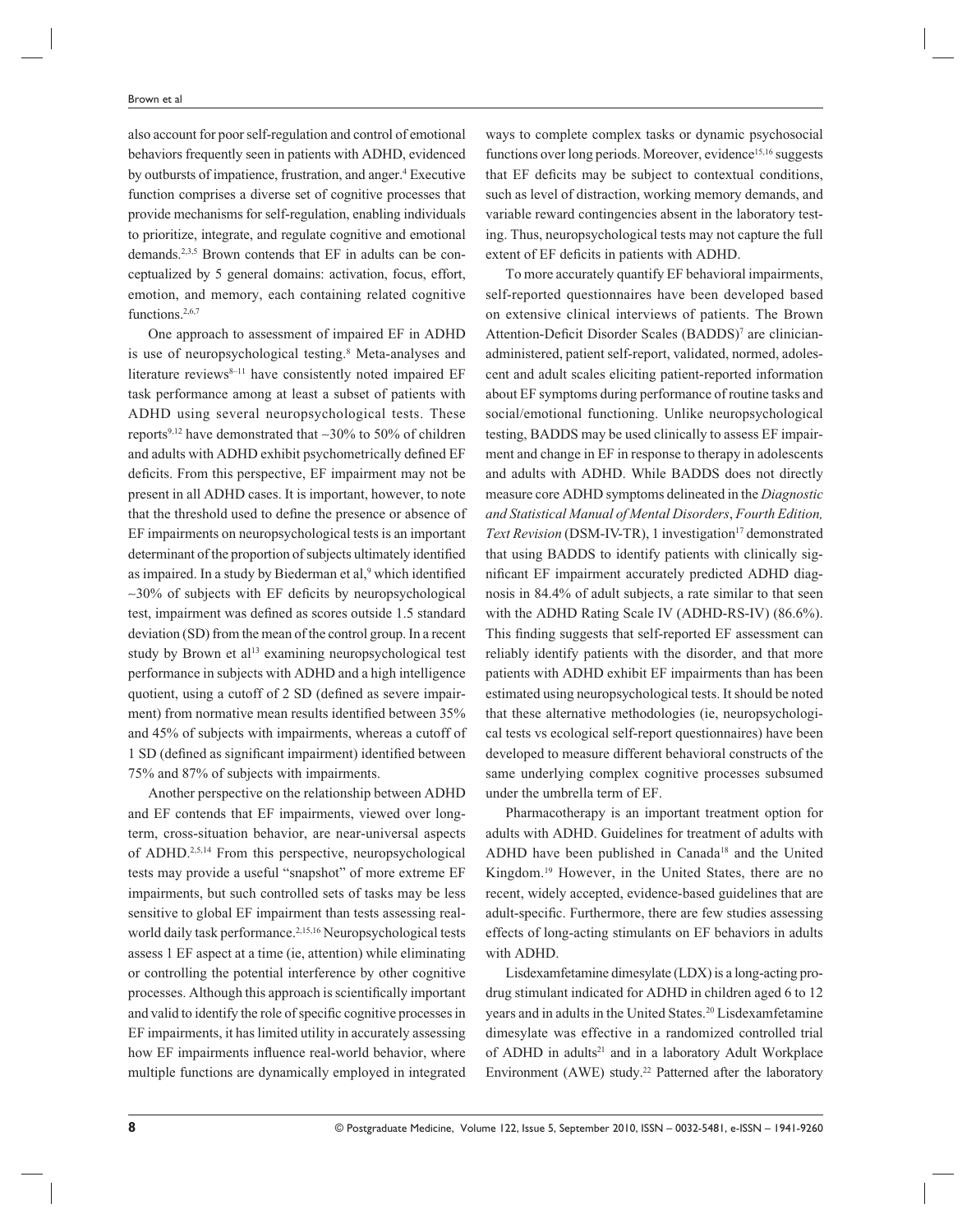school protocol, the AWE simulates a structured, 14-hour adult workday.22 Using the AWE, investigators found LDX yielded significant advantages over placebo, based on an objective measure of math performance (effortful task output) from 2 to 14 hours postdose.22 Lisdexamfetamine dimesylate demonstrated a safety profile consistent with prior LDX studies in adults and children.21,23,24 The objective of the current study was to assess the impact of LDX on EF and ADHD symptoms in adults with ADHD given open-label LDX over the 1-month doseoptimization phase of the previously reported AWE study.22

# **Materials and Methods** Study Overview

The full methodology of this study was previously reported.<sup>22</sup> This multicenter study began with an open-label, doseoptimization phase that was followed by a randomized, double-blind, placebo-controlled, 2-way crossover phase in a simulated AWE. The study was conducted from July 2008 to December 2008.<sup>22</sup> The study comprised 4 phases: screening and washout, open-label dose optimization (4 weeks), double-blind crossover (2 weeks; AWE sessions 1 and 2), and 7-day safety follow-up (Figure 1).<sup>22</sup> The primary efficacy measure in this study was the Permanent Product Measure of Performance (PERMP), derived from math tests given during 2 sequential Saturdays or Sundays during the double-blind phase of the trial, which has been described previously.22 Data in the current analysis focus on secondary findings from the 4-week open-label phase during which subjects were titrated over the

Figure 1. Study design is illustrated in the flow chart.<sup>22</sup>

first 3 weeks to their optimal dose of 30 mg/day, 50 mg/day, or 70 mg/day, and followed for an additional week before randomization. The objective was to assess the impact of LDX on EF during the open-label dose-optimization phase of the investigation.22

#### **Participants**

As described in detail previously,<sup>22</sup> study participants were otherwise healthy adults aged 18 to 55 years who satisfied DSM-IV-TR criteria for a primary diagnosis of ADHD.<sup>25</sup> The participants were also required to have a baseline ADHD-RS-IV with an adult prompts score of  $\geq 28.26,27$  Exclusion criteria included comorbid psychiatric diagnoses with significant symptoms that would contraindicate treatment with psychostimulants or compromise assessments; concurrent chronic or acute, significant or unstable illness or medical condition; concurrent use of medications that affected the central nervous system or blood pressure (BP); and a current ADHD medication that was effective and well tolerated or nonresponse to prior amphetamine therapy.

#### Dose-Optimization Study Phase

In the dose-optimization phase, participants began with the lowest LDX dose (30 mg/day). Participants were assessed weekly for tolerability and satisfactory therapeutic response  $\approx$  30% reduction in ADHD-RS-IV with adult prompts and Clinical Global Impressions–Improvement [CGI-I] scores = 1 or 2). The dose could be increased by 20-mg/day increments



Behavioral and Brain Functions by Timothy Wigal, Matthew Brams, Maria Gasior, Joseph Gao, Liza Squires, John Giblin on behalf of the 316 Study Group. Copyright 2010 by BioMed Central Ltd. Reproduced with permission of BioMed Central Ltd. in the format journal via Copyright Clearance Center. **Abbreviations:** AWE, Adult Workplace Environment study; LDX, lisdexamfetamine dimesylate.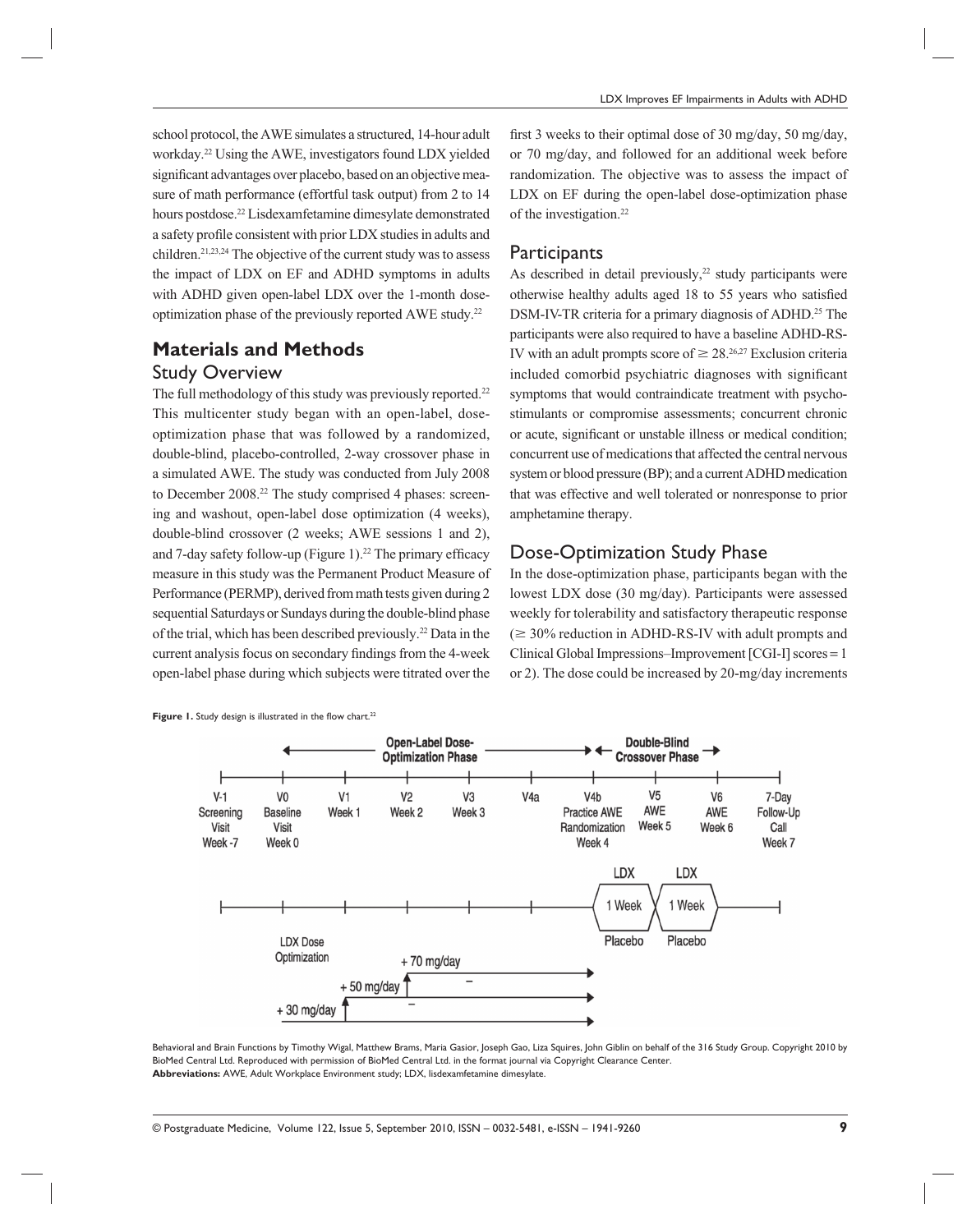weekly until satisfactory response was observed (maximum dose, 70 mg/day); the dose could also be decreased by 20 mg/day 1 time for lack of tolerability; if lack of tolerability persisted, the subject was discontinued. When the optimal response was obtained, that dose was continued for the rest of the study.

#### **Efficacy Measures**

Efficacy assessments administered during the doseoptimization phase included the ADHD-RS-IV with adult prompts and BADDS for adults.<sup>22</sup> The ADHD-RS-IV with adult prompts is an 18-item, investigator-rated scale that assesses current ADHD symptoms, and is more fully described elsewhere.<sup>26,27</sup> Participants were rated at baseline and weekly in the open-label, dose-optimization phase. The total scores and subscale scores for the open-label phase were also reported at the dose-optimization endpoint, defined as the last postbaseline value before the double-blind treatment.

The BADDS was administered at baseline and at the end of the dose-optimization period (week 4). The BADDS is a 40-item self-report scale administered by the investigator to assess EF; individual items are rated on a scale of 0 (never) to 3 (almost daily). The adult items are grouped into 5 clusters of conceptually related symptoms of EF impairment related to ADHD, including7 : Cluster 1–organizing and activating work with items such as "has difficulty getting organized and started" and "procrastinates excessively;" Cluster 2– sustaining attention and concentration with items such as "tries to pay attention but mind drifts" and "becomes sidetracked easily;" Cluster 3–sustaining energy and effort with items such as "does not work to potential" and "needs reminders of tasks;" Cluster 4–managing affective interference with items such as "is excessively impatient" and "has difficulty expressing anger;" and Cluster 5–using working memory and accessing recall with items such as "intends to do things but forgets" and "makes repeated restarts in writing."7 BADDS total scores range from 0 to 120, with increasing scores indicating more severe impairment. BADDS total scores  $of > 50$  suggest clinically meaningful impairment in EF and accurately discriminate between normal and ADHD populations. Based on the findings that a score of - 40 indicated that ADHD was not likely and a score of  $\geq$  55 indicated that impairment was highly likely, a total score of 50 was considered the clinical cutoff in adults for clinically meaningful impairment.<sup>7</sup>

#### Safety Assessments

Safety assessments used to evaluate LDX safety and tolerability during the study included spontaneously reported treatment-emergent adverse events (TEAEs), physical examination (at screening, baseline, and end-of-study visit), vital signs, weight, and electrocardiogram (at screening, baseline, each crossover week, and end-of-study visit). Treatment-emergent adverse event frequency and severity during the dose-optimization phase were analyzed in the safety population, which included all enrolled subjects who received at least 1 dose of study medication. For the current analysis, TEAEs reported during the doseoptimization phase are described; detailed safety analyses have been previously reported.<sup>22</sup> Treatment-emergent adverse events (referring to events with onset after the first date of treatment, and no later than 3 days following termination of treatment) were recorded separately for the dose-optimization and the double-blind crossover phases of the study. Treatment-emergent adverse events that continued uninterrupted from the doseoptimization to the crossover phase without a change in severity were counted only in the dose-optimization phase category. Treatment-emergent adverse events with a change in severity across phases or that resolved and then restarted in the crossover phase were counted both in the dose-optimization and crossover arms. Treatmentemergent adverse events for which a missing or incomplete start date made it impossible to determine in which phase of the study they started were counted as starting in the dose-optimization phase. Treatment-emergent adverse events were reported as number and percentage of subjects according to system-organ class, preferred term, treatment group, and by last dose received at AE onset. Adverse events were collected at all visits by soliciting subject report with nonleading questions and were coded using the *Medical Dictionary for Regulatory Activities* (MedDRA version 10).

# **Statistical Analysis**

The ADHD-RS-IV with adult prompts total and subscale scores and BADDS were analyzed using the paired *t* test based on data derived from the enrolled efficacy population, defined as all subjects who received at least 1 dose of LDX during the dose-optimization phase and who had at least 1 postbaseline efficacy assessment. For BADDS score analysis, the proportion of subjects who obtained a meaningful level of improvement from their baseline score to the end of open-label dose optimization was evaluated by using the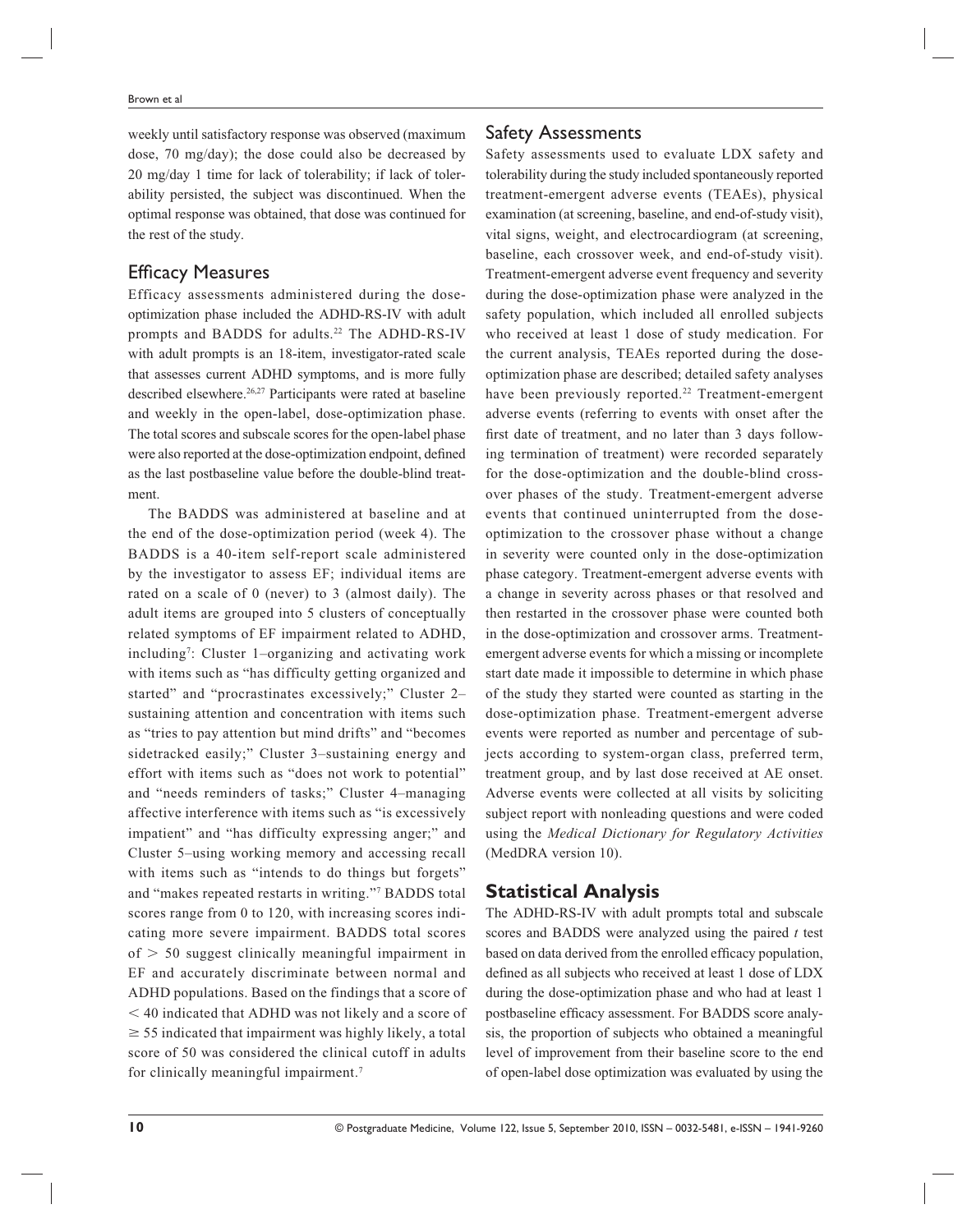in-treatment confidence range based on baseline BADDS scores.7 BADDS total scores below or above the BADDS 90% confidence range were considered reliably improved or reliably worsened, respectively; scores within the 90% confidence range were considered not reliably different from baseline. To further characterize the clinical significance of BADDS EF assessments, BADDS total scores at baseline and week 4 were classified into 4 ranges based on published normative data; an analysis of shift from baseline was also performed.7 BADDS total score changes from baseline were classified as reliably worsened, unchanged, or, if improved, into 1 of 4 improvement categories. These improvement categories, recommended by Brown<sup>7</sup> to monitor treatment progress, were  $\leq 50$  (not clinically impaired; optimal); 50 to 59 (very favorable); 60 to 69 (favorable); and  $\geq$  70 (positive but insufficient). BADDS total scores at baseline were also categorized into 4 ranges:  $\leq 50$  (not clinically impaired); 50 to 59; 60 to 69; and  $\geq$  70 (poor).

# **Results** Subject Demographics

A summary of the demographic and baseline characteristics in the safety population  $(N = 142)$  has been previously reported, along with primary efficacy results and safety results.<sup>22</sup> Briefly, subjects had a mean age (SD) of  $30.5(10.70)$ years, had a mean (SD) weight of 178.1 (37.14) lb, and were predominantly male (62%) and white (89.4%). The majority of subjects were diagnosed with the combined ADHD subtype (69%); at baseline, mean (SD) ADHD-RS-IV with adult prompts total score was 37.0 (5.61). During the open-label phase, a total of 15 subjects discontinued the study, because of AEs  $(n = 4)$ , refusal of further participation in the study  $(n = 5)$ , loss to follow-up  $(n = 2)$ , and other reasons  $(n = 4)$ , yielding 127 evaluable subjects.

#### **Efficacy**

#### ADHD-RS-IV with Adult Prompts

In the open-label dose-optimization phase, LDX treatment was associated with statistically significant decreases from baseline in ADHD-RS-IV with adult prompts total scores and subscale scores (inattention and hyperactivity/impulsivity) at each week 1 through  $4 (P < 0.0001)$ . At dose-optimization endpoint, the mean (SD) change from baseline ADHD-RS-IV with adult prompts total score for all LDX dose levels combined was  $-21.4(7.31)(P \le 0.0001)$ ; for the inattention and hyperactivity/ impulsivity subscales, mean (SD) changes from baseline were  $-11.6$  (4.33) and  $-9.8$  (4.38), respectively (both  $P < 0.0001$ ).

#### BADDS Total and Cluster Scores

As illustrated in Figure 2, mean (SD) BADDS total score (all LDX doses combined) decreased from 74.3 (17.05) at baseline to 40.9 (17.12) at week 4; mean (SD) change in total score from baseline for all LDX doses was −34.1 (20.99)  $(P < 0.0001)$ . There was also significant  $(P < 0.0001)$ improvement in each of the 5 BADDS clusters (Figure 3). Improvements from baseline at week 4 were seen in the

**Figure 2.** BADDS total score improved with LDX.



The total maximum score for all clusters is 120.

Abbreviations: BADDS, Brown Attention-Deficit Disorder Scale; SD, standard deviation.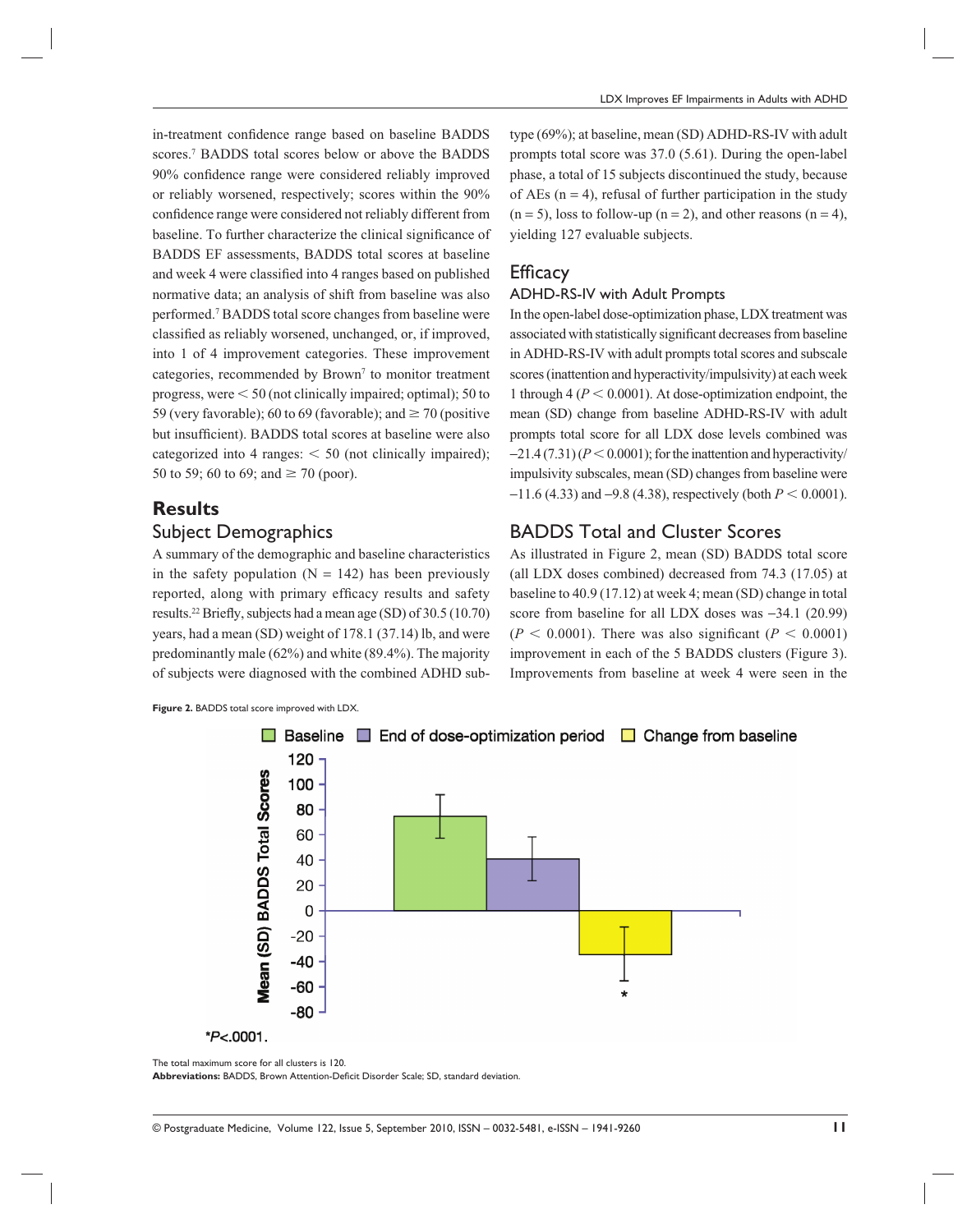

**Figure 3.** BADDS cluster scores improved with LDX.

Each item is scored from 0 to 3. Clusters 1, 2, and 3 have 9 items each (maximum score of 27 for each); Cluster 4 has 7 items (maximum score of 21); and Cluster 5 has 6 items (maximum score of 18). The total maximum score for all clusters is 120.7

Abbreviations: BADDS, Brown Attention-Deficit Disorder Scale; SD, standard deviation.

mean (SD) change from baseline scores for the organizing and activating to work cluster and the sustaining attention and concentration cluster  $(-8.1 \, [5.24]$  and  $-9.1 \, [5.74]$ , respectively). Mean (SD) changes for sustaining energy and effort, managing affective interference, and utilizing working memory and accessing recall were  $-7.8$  (5.69),  $-4.2$  (4.23), and −4.9 (4.04), respectively, also indicating significant improvements in these clusters.

#### Categorical BADDS Scores

At baseline, 12 subjects had scores of  $\leq 50$ , 17 had scores of 50 to 59, 28 had scores of 60 to 69, and 85 subjects had scores of  $\geq$  70. At dose-optimization phase week 4, there was a consistent shift toward lower ranges (eg, improvement) (Table 1A). As shown in Table 1A, 89 subjects had scores of  $\leq 50$ , whereas only 10 (7.0%) had scores of  $\geq 70$ ; 15 had missing postdose measurements.

#### Reliable Change in BADDS Score

For each subject, 90% in-treatment confidence ranges were determined based on published guidelines for each baseline BADDS total score. These confidence ranges help to protect against distortions in treatment effects variability caused by regression to the mean or by variability caused by imperfect reliability of the measure. Of the 142 subjects in the analysis population, 112 (78.9%) were considered to be reliably improved, 13 (9.2%) subjects were considered not reliably different, and 2 (1.4%) subjects were reliably worsened (Table 1B). Data were missing for the remaining 15 (10.6%) subjects who discontinued prior to the end of the dose-optimization period and for whom week 4 BADDS total scores were not available.

Frequency and nature of shifts from baseline BADDS categories according to reliable change were also determined. Among the 12 subjects who scored  $\leq 50$  at baseline, 8 of 10 with week 4 BADDS measurements showed additional improvement that dictated inclusion in the reliable improvement category (Figure 4). For 17 subjects who scored 50 to 59 at baseline, 9 of 14 with week 4 BADDS measurements

**Table 1A.** Percentages of Subjects with BADDS Total Scores in Specific Ranges at Baseline and with LDX at Week 4

| <b>BADDS</b>       | <b>Baseline</b> |      | <b>Week 4 Dose-</b>          |                                                   |  |  |
|--------------------|-----------------|------|------------------------------|---------------------------------------------------|--|--|
| <b>Total Score</b> |                 |      | <b>Optimization Endpoint</b> |                                                   |  |  |
| <b>Categories</b>  |                 |      |                              |                                                   |  |  |
|                    |                 |      |                              | Frequency, n Subjects, % Frequency, n Subjects, % |  |  |
|                    | $N = 142$       |      | Total                        |                                                   |  |  |
|                    |                 |      |                              | $(N = 142)^{a}$                                   |  |  |
| < 50 <sup>b</sup>  | 12              | 8.5  | 89                           | 62.7                                              |  |  |
| $50 - 59$          | 17              | 12.0 | 21                           | 14.8                                              |  |  |
| $60 - 69$          | 28              | 19.7 | 7                            | 4.9                                               |  |  |
| $\geq 70$          | 85              | 59.9 | 10                           | 7.0                                               |  |  |

<sup>a</sup>15 subjects had missing BADDS scores at week 4 dose-optimization endpoint.  $b$ Scores  $<$  50 were considered not clinically significant.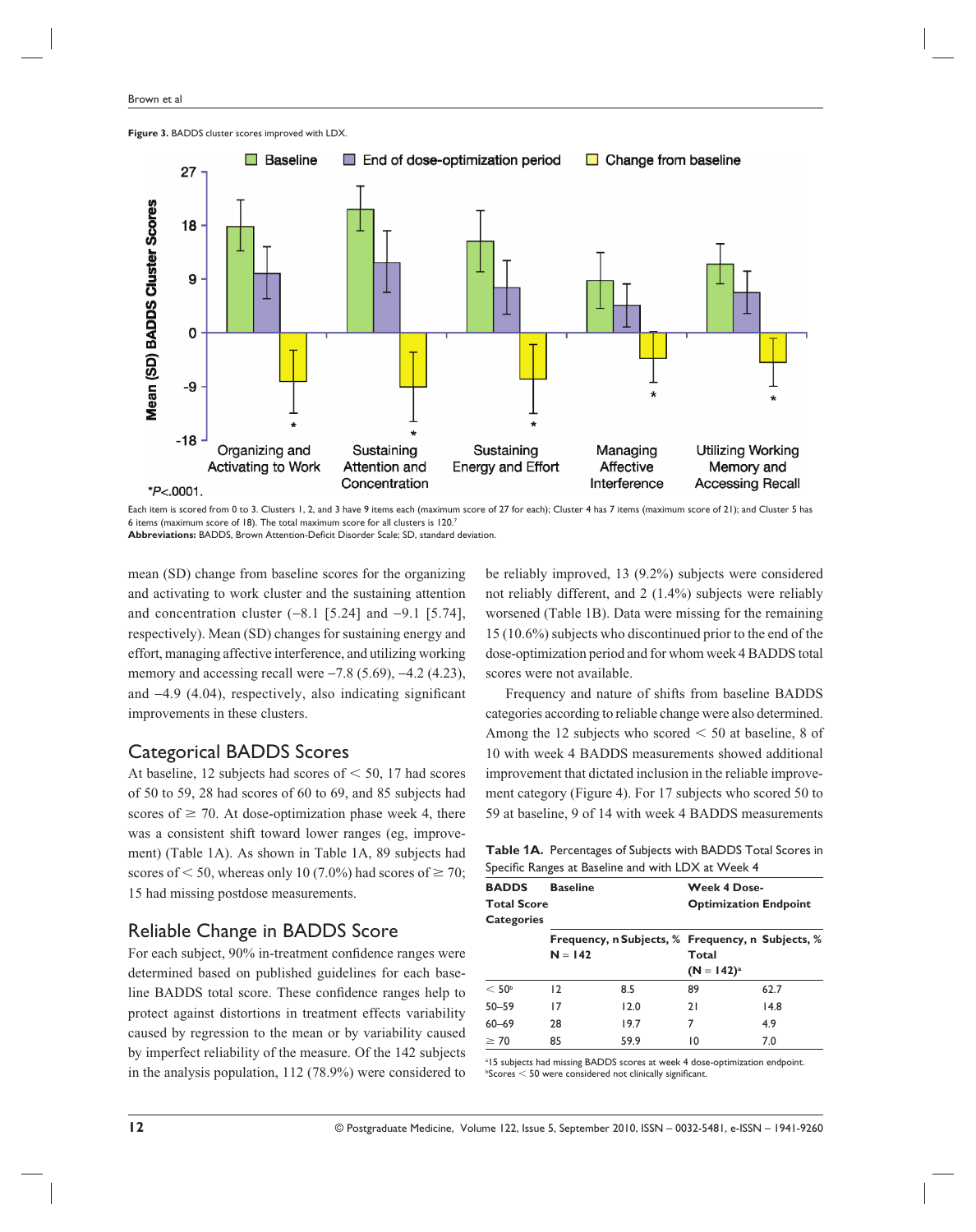| Table IB. Reliable Change in BADDS Total Scores |  |
|-------------------------------------------------|--|
|-------------------------------------------------|--|

| <b>Category of BADDS</b> | Total ( $N = 142$ )         |             |  |  |
|--------------------------|-----------------------------|-------------|--|--|
| <b>Total Score</b>       | <b>Confidence Range</b>     | Subjects, % |  |  |
| Missing                  |                             | 15(10.6)    |  |  |
| Reliably Improved        | $<$ 90% confidence range    | 112(78.9)   |  |  |
| Not Reliably Different   | Within 90% confidence range | 13(9.2)     |  |  |
| <b>Reliably Worsened</b> | $>$ 90% confidence range    | 2(1.4)      |  |  |

showed reliable improvement and a shift in score category  $to < 50$ . For 28 subjects who scored 60 to 69 at baseline, 20 of 24 with week 4 BADDS measurements showed reliable improvement, with 19 scoring  $\leq 50$  and 1 scoring 50 to 59; 2 subjects scored reliably worse at week 4. For 85 subjects who scored  $\geq$  70 at baseline, 75 of 79 with week 4 BADDS measurements showed reliable improvement, with 49 scoring  $<$  50, 16 scoring 50 to 59, and 6 scoring 60 to 69, with 4 subjects improving within the same category ( $\geq$  70) (Figure 4).

#### Safety

During the dose-optimization phase, TEAEs reported by  $\geq$  5% for all LDX doses combined were decreased appetite (36.6%), dry mouth (30.3%), headache (19.7%), insomnia (18.3%), upper respiratory tract infection (9.9%), irritability  $(8.5\%)$ , nausea  $(7.7\%)$ , anxiety  $(5.6\%)$ , and feeling jittery (5.6%) (Table 2). Treatment-emergent adverse events were also reported by dose (Table 2). Treatment-emergent adverse events were reported according to the dose at which the TEAE started, deteriorated, or restarted  $> 1$  day after it

**Figure 4.** This figure illustrates BADDS shift analysis at endpoint.

had resolved. The majority of TEAEs were mild or moderate in intensity. Four subjects had severe TEAEs while receiving LDX in the dose-optimization phase; 2 of these (insomnia and initial insomnia) were considered by the investigator to be related to study medication, whereas 2 (headache and bronchial infection) were considered unrelated to study medication. No serious AEs or deaths were reported, and 4 subjects discontinued during the dose-optimization phase because of AEs. Mean (SD) vital sign changes at dose-optimization endpoint included: −0.3 (9.46) mm Hg for systolic BP; −0.2  $(6.94)$  mm Hg for diastolic BP; 3.2  $(11.55)$  bpm for pulse; and −4.04 (4.27) lb for weight.

#### **Discussion**

Lisdexamfetamine dimesylate treatment was associated with improvement in EF compared with baseline as measured by the BADDS total score and each of the 5 cluster scores. Approximately 79% of subjects were considered to have shown reliable EF improvement by the end of the 4-week dose-optimization period, as evidenced by a BADDS total score that fell below the baseline 90% confidence range. The majority of subjects also showed DSM-IV*–* defined ADHD symptom improvement at week 4 with LDX treatment, as measured by the ADHD-RS-IV with adult prompts total and subscale scores. These improvements were observed at week 1 and continued throughout the 4 weeks of assessments. Mean LDX-mediated decreases in



**Abbreviation: BADDS, Brown Attention-Deficit Disorder Scale.**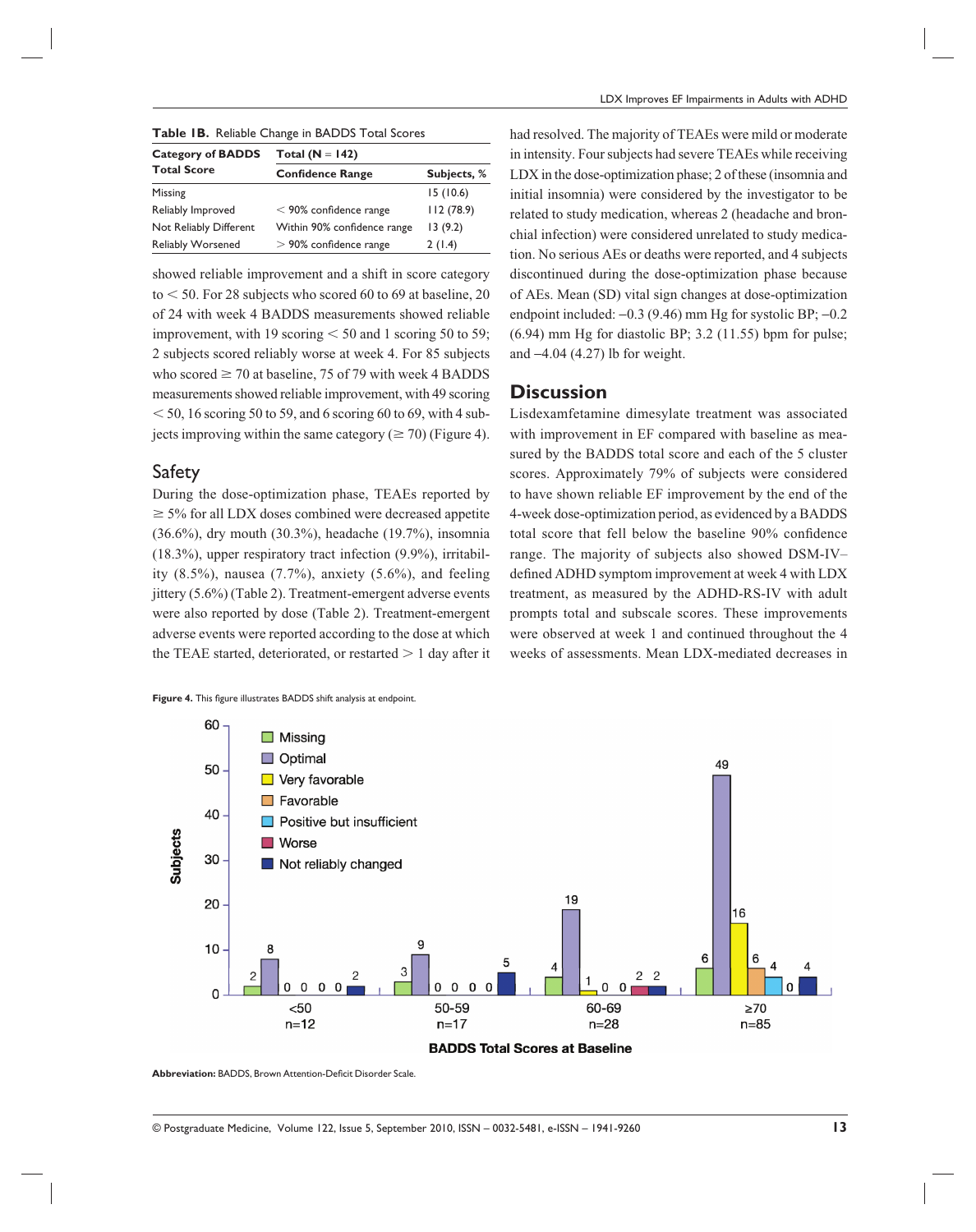| Preferred Terminology (MedDRA; Version 10.0) | LDX Dose at Onset of Event, n (%) |           |           |                  |  |
|----------------------------------------------|-----------------------------------|-----------|-----------|------------------|--|
|                                              | 30 mg/day                         | 50 mg/day | 70 mg/day | <b>All Doses</b> |  |
|                                              | $n = 142$                         | $n = 119$ | $n = 54$  | $n = 142$        |  |
| Any TEAE                                     | 91(64.1)                          | 50(42.0)  | 27(50.0)  | 113(79.6)        |  |
| Anxiety                                      | 7(4.9)                            | (0.8)     | 0         | 8(5.6)           |  |
| Decreased appetite                           | 46 (32.4)                         | 5(4.2)    | (1.9)     | 52 (36.6)        |  |
| Dry mouth                                    | 33(23.2)                          | 10(8.4)   | (1.9)     | 43 (30.3)        |  |
| Feeling jittery                              | 7(4.9)                            | (0.8)     | 0         | 8(5.6)           |  |
| Headache                                     | 17(12.0)                          | 10(8.4)   | 2(3.7)    | 28(19.7)         |  |
| Insomnia                                     | 16(11.3)                          | 10(8.4)   | 3(5.6)    | 26(18.3)         |  |
| <b>Irritability</b>                          | 8(5.6)                            | 2(1.7)    | 3(5.6)    | 12(8.5)          |  |
| Nausea                                       | 9(6.3)                            | (0.8)     | (1.9)     | 11(7.7)          |  |
| Upper respiratory tract infection            | 4(2.8)                            | 5(4.2)    | 5(9.3)    | 14(9.9)          |  |

|  |  |  | <b>Table 2.</b> TEAEs During the Dose-Optimization Phase that Occurred in $\geq$ 5% of Subjects in the Safety Population (n = 142) |  |  |  |
|--|--|--|------------------------------------------------------------------------------------------------------------------------------------|--|--|--|
|--|--|--|------------------------------------------------------------------------------------------------------------------------------------|--|--|--|

**Abbreviations:** LDX, lisdexamfetamine dimesylate; TEAE, treatment-emergent adverse event.

ADHD-RS-IV with adult prompts scores at the week 4 endpoint were below ADHD symptom threshold  $(\leq 18)$ , considered a reasonable criterion for excellent response or symptomatic remission.<sup>28,29</sup>

With respect to the impact of LDX on ADHD symptoms, the current results are consistent with findings in adult subjects both from other trials of LDX<sup>21,30</sup> and from trials with other long-acting stimulant medications.31–36 An advantage over placebo with LDX similar to that seen currently was observed in a large, randomized, doubleblind, placebo-controlled, 4-week trial of LDX conducted in 420 adults. $21$  In that short-term trial, there was improvement in ADHD-RS-IV with adult prompts scores for each LDX dose (30, 50, and 70 mg/day) versus placebo, and the benefit was seen as early as week  $1.^{21}$  In that trial, mean (SD) changes from baseline at endpoint with LDX were similar in magnitude to that seen currently (−21.4 [7.31]), ranging from  $-16.2$  (1.1) to  $-18.6$  (1.0). Moreover, during a 1-year open-label extension study that enrolled subjects with  $\geq 2$  weeks of double-blind treatment,<sup>30</sup> therapeutic effects of LDX were found to persist over time. Throughout the 1-year trial, mean ADHD-RS-IV with adult prompts scores were decreased from baseline at all clinic visits as well as at endpoint. The safety profile of LDX in the current study and described in detail in a separate report $22$ also generally reflects the AE profile previously described with other long-acting stimulants, marked most frequently by insomnia, dry mouth, and decreased appetite, as well as small and clinically insignificant changes in heart rate and systolic and diastolic blood pressure.<sup>31-36</sup> These and the current findings establish the safety and efficacy of LDX and other long-acting stimulant medications for the treatment of ADHD in adult patients.

In contrast, little is known concerning the impact of stimulant medications on EF outcomes in patients with ADHD, despite widely published and well-developed theories in this field. Executive function defines a broader phenotype of ADHD beyond the currently recognized diagnostic criteria, but EF deficits may have significant negative impact on patients.2,5 Only a few clinical trials have focused on such theories and reported relevant EF outcomes. The current analysis demonstrated that after 4 weeks of treatment with open-label, optimized doses of LDX (30–70 mg/ day), 78.9% of adult subjects with ADHD showed reliable improvement (vs baseline) in EF, as measured by the BADDS total score in relation to baseline 90% confidence range; at week 4, most subjects (59.9%) were in the "optimal" EF  $(< 50)$  category. In terms of BADDS cluster scores, clinical improvements in EF after 4 weeks of treatment occurred in all cluster scores: sustaining attention and concentration, organizing and activating to work, sustaining energy and effort, utilizing working memory and accessing recall, and managing affective interference.

The positive EF outcomes seen in this adult trial with LDX are consistent with results from a limited number of existing reports for other stimulant formulations in various populations.<sup>37-41</sup> A recent analysis<sup>37,42</sup> of 2 clinical trials in adults with ADHD receiving an enhanced extended-release formulation of mixed amphetamine salts, triple-bead mixed amphetamine salts, found improvement in EF as measured by BADDS compared with that in subjects receiving placebo. Executive function behaviors were also assessed in a recent 6-month, placebo-controlled trial of the nonstimulant atomoxetine in adults with ADHD.<sup>43</sup> Subjects on atomoxetine demonstrated significant improvement versus placebo in the 5 clusters of BADDS.43 In an uncontrolled, open-label pilot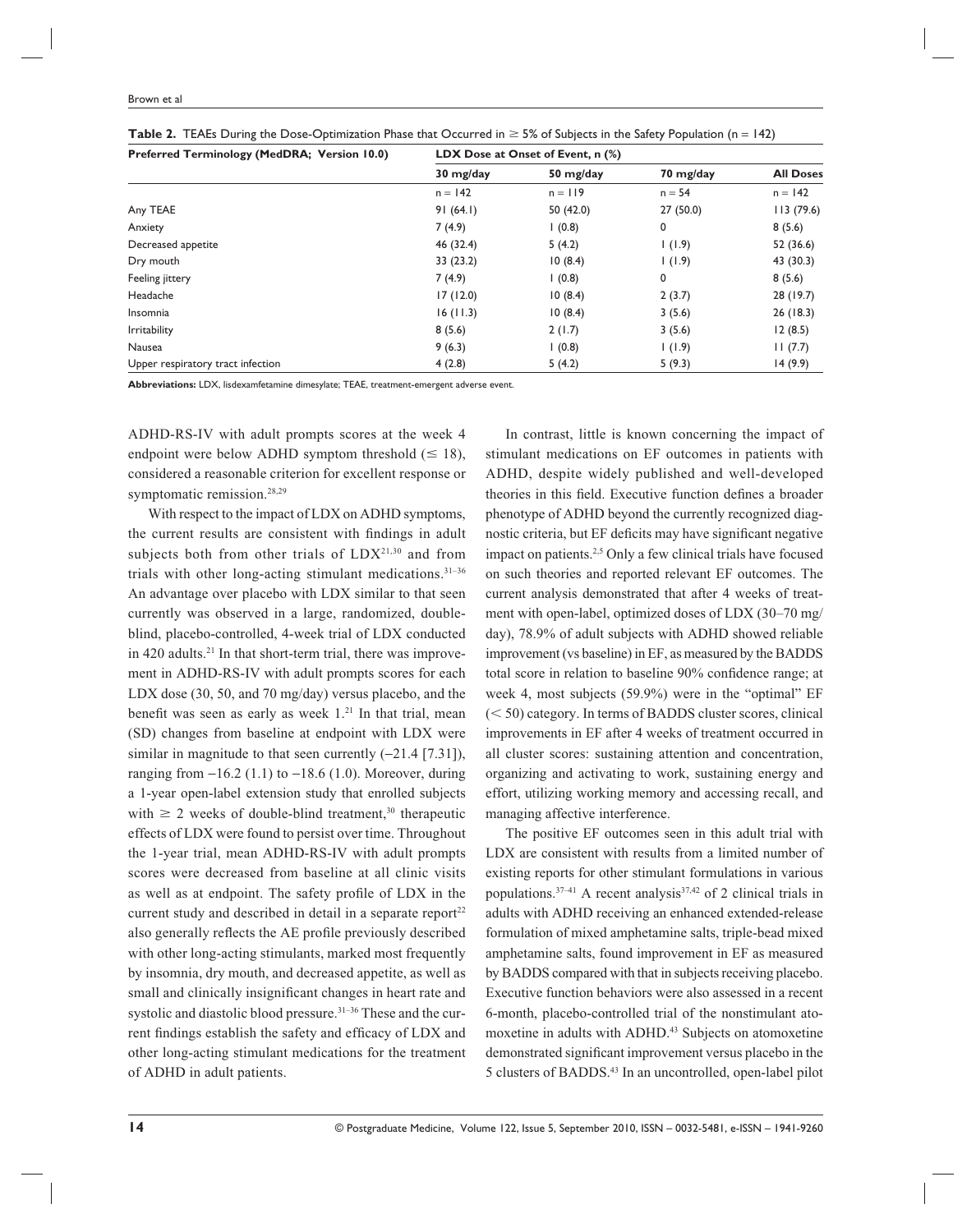study<sup>38</sup> in adults with ADHD, treatment with OROS-MPH resulted in significant improvement in EF measured using traditional neuropsychiatric tasks (eg, Stroop Color-Word, Wechsler Adult Intelligence Scale Working Memory Index, Controlled Oral Word Association Test). Similarly, a small, double-blind, placebo-controlled crossover study<sup>39</sup> conducted in African American children with ADHD indicated improved EF during acute testing following administration of a single dose of short-acting MPH (0.3 mg/kg), as tested by neuropsychological tasks such as the Tower of Hanoi and Paired Associates Learning Task. It should be noted that neuropsychological tests were not developed specifically to assess EF in patients with ADHD, limiting the ability to interpret the results of these studies in relation to EF deficits in ADHD.

A study<sup>40</sup> conducted in children with ADHD showed that subjects who were medicated with stimulants were not impaired (vs non–ADHD-matched controls) on a number of EF tasks, including spatial short-term and working memory, set-shifting, and planning ability, whereas nonmedicated ADHD subjects showed significant EF impairments. Extended-release MPH administered to children in a 4- to 6-week open trial improved global and some individual domain scores of  $EF$ ,<sup>41</sup> as measured by parent report using the Behavior Rating Inventory of Executive Function (BRIEF) scale.44 In a 7-week, open-label study of dose-optimized LDX in children with ADHD, improvement from baseline was seen for all global and domain BRIEF scores.<sup>45</sup> It is notable that among the reported studies that assessed the efficacy of stimulants in terms of improving EF, nearly all have been conducted in children, used different study designs, and assessed EF using a wide array of both neuropsychological and parent-reported EF tests. Despite such broad differences, regardless of age group or study design, all of the studies, including the current report, found that stimulants improved EF in subjects with ADHD.

The results of the current study add to growing literature that provides empirical support for the argument that EF may be a key feature of ADHD in patients with ADHD, and that stimulant therapy can have a positive impact on this aspect of the condition. The relationship between core ADHD symptoms, EF deficits, and their impact on adaptive functioning has not been fully described. However, a 2007 study<sup>46</sup> used factor analysis, maximum likelihood method, and structural equation modeling to assess the relationship of symptom composites, a battery of neuropsychological tests of EF along with concurrent assessments of adaptive functioning (eg, Young Adult Self-Report of global

assessment of functioning). Results of this study suggest that inattentive-disorganized symptom domains may mediate important aspects of adaptive functioning and may represent the critical behavioral factors by which EF deficits result in poor adaptive functioning.

There are 2 predominant models that describe EF as the brain's method of self-regulation and interpret ADHD as a disorder characterized by delays in an individual's development of EF.2,4 To date, EF has been most often assessed using traditional neuropsychological tasks considered sensitive to EF impairments. In direct conflict with prevailing EF theories related to ADHD, some investigators have found these tasks to characterize only a minority of individuals with ADHD as having impaired EF.<sup>9,12</sup> This may be interpreted as an indication that current theories of EF in ADHD are incorrect. It is the belief of the authors of the current report, rather, that the neuropsychological tasks are not sensitive enough to detect clinically observable EF impairments, primarily because they attempt to test just 1 EF variable at a time (eg, are reductionistic)<sup>2,15,47</sup> and, as noted by Rabbit, $47$  do not account for the essential nature of EF as encompassing "the simultaneous management of a variety of different functional processes."47 Several clinical reports in the literature,<sup>15,16,48</sup> in fact, highlight the relative insensitivity of traditional neuropsychological tests of EF to real-world functional EF impairments. These previous reports further detail new, EF-sensitive measures, such as a timed mapping task within a highly distracting/complex environment (a zoo)<sup>16</sup> and a multiple errands test,<sup>15,48</sup> that assess how well an individual can perform complex tasks in situations that more closely reflect daily living situations. Similarly, the BADDS, as a measure of EF, assesses a wider range of complex, self-management functions across 5 distinct domains. These and the current findings provide support for a shift away from neuropsychological tests of EF toward more ecologically based measures that may be more sensitive to EF impairments. Broader use of such measures may help clinicians gain a more accurate understanding of the relationship between EF and ADHD.

#### Limitations

A number of limitations of the current study deserve mention. The data were derived from the open-label, dose-optimization phase of the trial without proper controls or a comparison arm. Because of the lack of a placebo control group, expectancy bias cannot be ruled out. Additionally, the assessment of ADHD symptoms by ADHD-RS-IV and of EF behaviors by BADDS were performed by the same raters. Future studies investigating the relationship of these assessments and the behavioral domains that they encompass would allow broader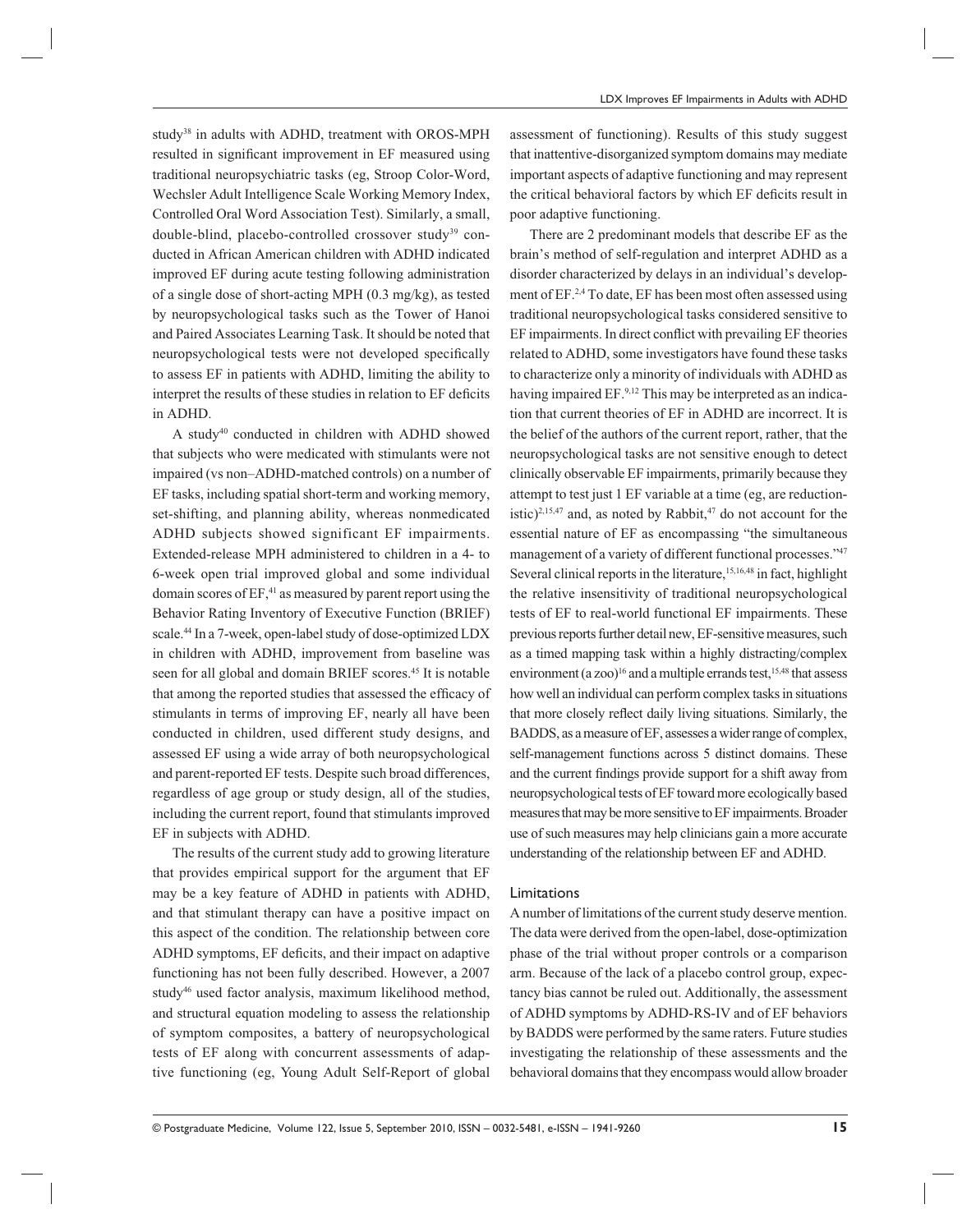interpretation by the use of more independent assessment schemes. The short duration of the current observation period (4 weeks) precludes evaluation of long-term safety and effectiveness of LDX and its impact on EF. The inclusion and exclusion criteria of the trial may have selected a study sample that may not be representative of patients seen in typical clinical practice. Excluded were individuals with a comorbid psychiatric diagnosis, which may be common among adult individuals with ADHD. Also excluded were individuals with baseline ADHD-RS-IV with adult prompts scores of  $\leq$  28; indeed, the current sample exhibited an ADHD-RS-IV with adult prompts score of approximately 37.0 at baseline, which is indicative of a severely ill ADHD population, not one with mild or moderate ADHD. Hence, current findings may not generalize to an ADHD population with less severe symptoms. Moreover, the majority of subjects  $(76.8\%)$  were  $\leq 40$  years of age, and, thus, the current findings may not be representative of an older adult population. This study was also conducted in a mainly white population (89.4%) so results may not be wholly generalizable to other races.

## **Conclusion**

With 4 weeks of open-label LDX (30–70 mg/day) treatment, adults with ADHD showed significant improvement in EF behaviors compared with baseline, based on assessment using the BADDS. For the large majority of subjects (78.9%), EF was considered reliably improved. Lisdexamfetamine dimesylate demonstrated a safety profile consistent with that observed with long-acting stimulant use.

## **Acknowledgments**

Clinical research was funded by Shire Development Inc. Authors directed writing assistance from Karen Dougherty, PhD, and Michael Pucci, PhD, employees of Health Learning Systems, part of CommonHealth®. Editorial assistance in the form of proofreading, copy editing, and fact checking was also provided by Health Learning Systems. Health Learning Systems was funded by Shire Development Inc. for support in writing and editing this manuscript. Although the sponsor was involved in the design, collection, analysis, interpretation, and fact checking of information, the content of this manuscript, the ultimate interpretation, and the decision to submit it for publication in *Postgraduate Medicine* were made by the authors independently.

Trial Registration: ClinicalTrials.gov Identifier: NCT00697515. Safety and Efficacy Workplace Environment Study of Lisdexamfetamine Dimesylate (LDX) in Adults With Attention-Deficit Hyperactivity Disorder (ADHD)

http://www.clinicaltrials.gov/ct2/show/NCT00697515?ter m=NCT00697515&rank=1.

### **Conflict of Interest Statement**

Thomas E. Brown, PhD is a consultant for Abbott, Eli Lilly, Novartis, and Shire Pharmaceuticals. He discloses conflicts of interest with the American Psychiatric Press, Psychological Corporation, and Yale University Press. Matthew Brams, MD discloses conflicts of interest with Cephalon, Eli Lilly and Co., McNeil, Novartis, Pfizer, Shire, and Wyeth. Joseph Gao, PhD and Maria Gasior, MD, PhD are employees of Shire and own stock and/or stock options from Shire. Ann Childress, MD is a consultant for Novartis and Shire; a speaker for Bristol-Myers Squibb, Novartis, and Shire; receives/received research support from Abbott, Bristol-Myers Squibb, Johnson and Johnson Pharmaceutical Research and Development, LLC, Lilly, USA, LLC, NextWave, Novartis, Ortho-McNeil Janssen Scientific Affairs, Shire, and Somerset.

#### References

- 1. Kessler RC, Adler L, Barkley R, et al. The prevalence and correlates of adult ADHD in the United States: results from the National Comorbidity Survey Replication. *Am J Psychiatry*. 2006;163(4):716–723.
- 2. Brown TE. Executive functions and attention deficit hyperactivity disorder: Implications of two conflicting views. *Int J Disability Develop Educ*. 2006;53(1):35–46.
- 3. Castellanos FX, Sonuga-Barke EJ, Milham MP, Tannock R. Characterizing cognition in ADHD: beyond executive dysfunction. *Trends Cogn Sci*. 2006;10(3):117–123.
- 4. Barkley RA. Deficient emotional self-regulation is a core component of attention-deficit/hyperactivity disorder. In press. *J ADHD Relate Disord*.
- 5. Barkley RA. Behavioral inhibition, sustained attention, and executive functions: constructing a unifying theory of ADHD. *Psychol Bull*. 1997;121(1):65–94.
- 6. Brown TE. DSM-IV: ADHD and executive function impairments. *Adv Stud Med*. 2002;2(25):910–914.
- 7. Brown TE. *Brown Attention-Deficit Hyperactivity Disorder Scales for Adolescents and Adults*. San Antonio, TX: The Psychological Corporation, Harcourt Assessment; 1996:1–102.
- 8. Willcutt EG, Doyle AE, Nigg JT, Faraone SV, Pennington BF. Validity of the executive function theory of attention-deficit/hyperactivity disorder: A meta-analytic review. *Biol Psychiatry*. 2005;57(11): 1336–1346.
- 9. Biederman J, Petty C, Fried R, et al. Impact of psychometrically defined deficits of executive functioning in adults with attention deficit hyperactivity disorder. *Am J Psychiatry*. 2006;163(10): 1730–1738.
- 10. Hervey AS, Epstein JN, Curry JF. Neuropsychology of adults with attention-deficit/hyperactivity disorder: a meta-analytic review. *Neuropsychology*. 2004;18(3):485–503.
- 11. Doyle AE. Executive functions in attention-deficit/hyperactivity disorder. *J Clin Psychiatry*. 2006;67(suppl 8):21–26.
- 12. Nigg JT, Willcutt EG, Doyle AE, Sonuga-Barke EJ. Causal heterogeneity in attention-deficit/hyperactivity disorder: do we need neu-